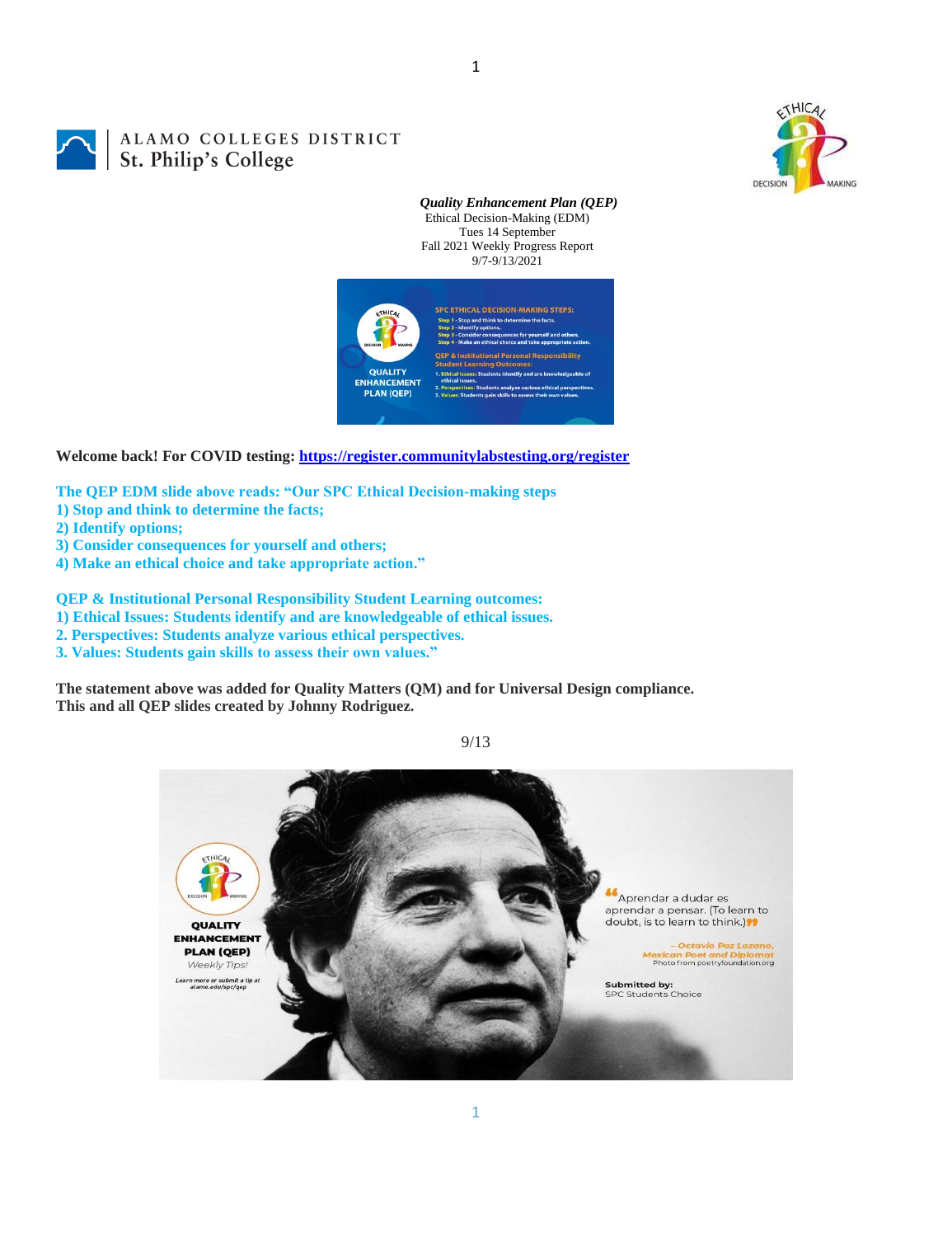*What Would You Do* **scenarios: Dr. Angela McPherson Williams (Dr. Mac), Director of Student Success; Department of Student Life staff.**

**Student Engagement Grants: Fall planning: To continue our partnership with Bowden Academy, contingency plans include possible visits to Bowden Academy, and/or for SPC students to write a children's book using the [SPC QEP 4 step ethical decision-making process](https://mail.alamo.edu/owa/redir.aspx?REF=QPGGgOE-3HbbrbCAzqBFQWbtY3e2Gc0f0qSFld99-4hqZWSPr8DYCAFodHRwczovL3d3dy5hbGFtby5lZHUvbGluay8zYjg5NjQxMTY3MGY0YTZlYjU2MzNkNGFmNjE1OTBjNC5hc3B4) and identify an ethical issue, values, and perspectives of characters involved in the story. Kelli Rolland-Adkins, Irene Young.** <https://www.alamo.edu/spc/admissions/pay-for-college/scholarships/seg/>

**National Two Year Ethics Bowl Organizing Meeting: Friday 10 September. Andrew Hill re online presence. <https://www.appe-ethics.org/regional-competitions> Case studies: [https://www.appe-ethics.org/assets/IEB\\_Documents/REB%20Cases%202021%20FINAL.pdf](https://www.appe-ethics.org/assets/IEB_Documents/REB%20Cases%202021%20FINAL.pdf)**

## **Texas Regional for Four Year Colleges and Universities**

**(face to face; open to Two Year Colleges): Saturday, 13 November: St. Mary's University Regional.**

**Two Year College Bowl: Saturday 20 November: Santa Fe Community College**

## Two Year College Bowl format

- There will be three asynchronous rounds followed by a synchronous championship round. The three asynchronous rounds will each involve the production of a set of video recordings; the sets will be distributed weekly. The championship round will be conducted via Zoom.
- Ann Thebaut will distribute an exact timeline of events.
- There will be about twelve teams. Some teams may contain members from more than one college.
- Each college will be asked to provide at least one judge and/or moderator.

**Community outreach: Early College and Dual Credit High school and Advisory presentations**

### **Online version:** <https://www.loom.com/share/0ee25d0055a24b7ca781b4b700b13b01> **(8:44). Liz Castillo.**

# **Alamo High School presentations**

### **Tuesday 7 September**

6th Per - ENGL 1301. Michael Gershman. 7th Per - ENGL 2322. Michael Gershman. 8th Per - ENGL 1301. Michael Gershman.

#### **Wednesday 8 September**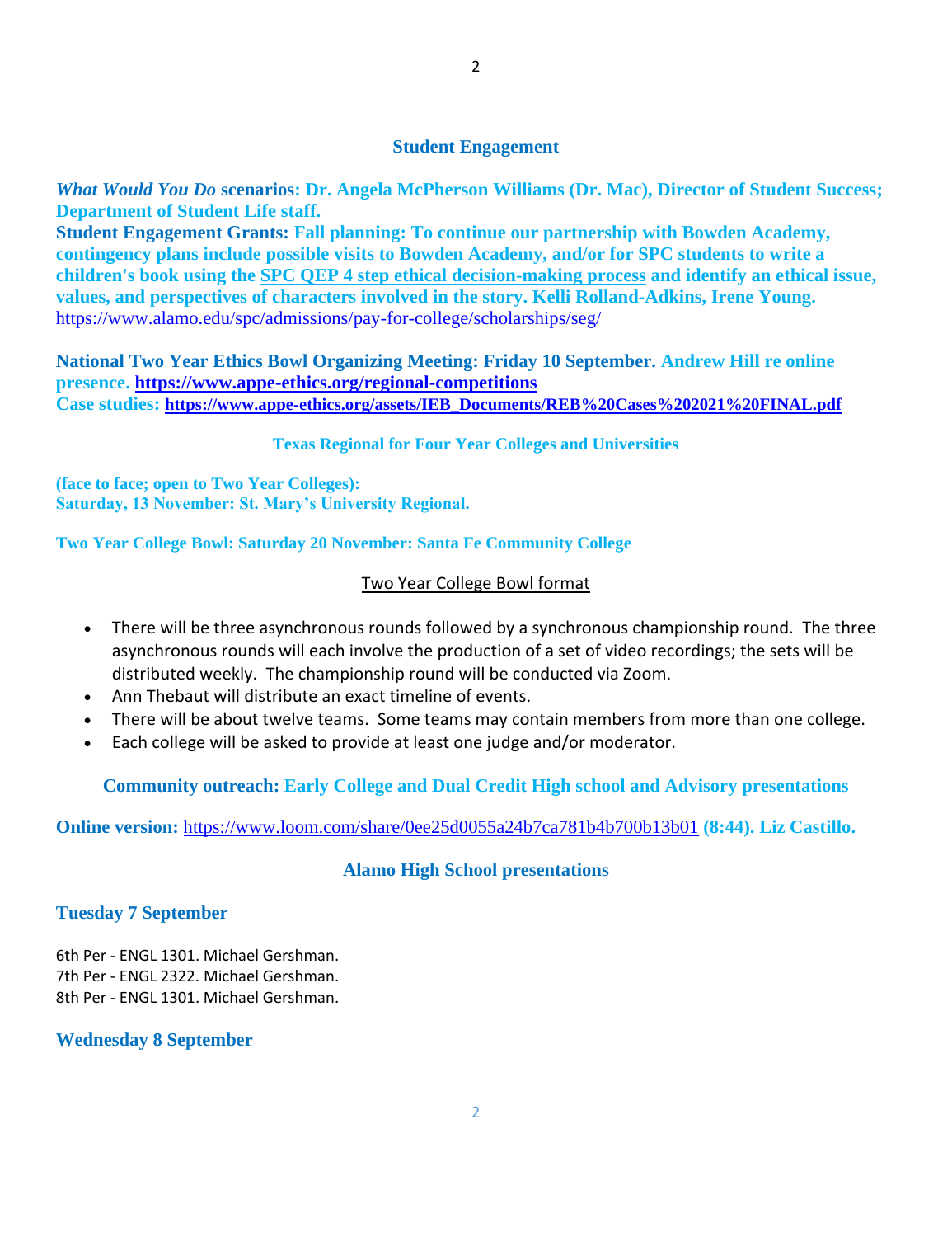1st Per - ENGL 1301. Irene Young stated: "Students viewed the QEP website, watched the SPC EDM video, and were invited to submit EDM tips. Mr. Foss used this presentation time to introduce students to their upcoming QEP-EDM assignment."

3rd Per - ENGL 2322. Charlie Langston stated: "Charlie Langston facilitated the QEP presentation to David Foss' class at Alamo Heights HS via Zoom. Students participated in discussion focused on the EDM process and EDM SLO's. Mr. Foss used this presentation time to relate the EDM to class material."

**Sam Houston Cyber PTech High School presentation, Thursday 9 September.** Liz Castillo stated: "Liz Castillo facilitated the QEP presentation to faculty, staff, and students. Students participated in discussion focused on the values, identifying ethical issues and the EDM process. Liz also delivered t-shirts, posters, bookmarks, and pens.

**Newly designed QEP T shirts: arrangements being made for pick up by staff from SPC Dual Credit and Early College High Schools. Liz Castillo.**

**SACSCOC QEP 5 year report data analysis: Dr. Angie Mac, Dr. Melissa Guerrero, Gina Jasso, Dr. Reason (PSRI, administered by Iowa State University). Liz Castillo, Dr. Manzo.**

#### **Additional updates**

**Assessment Dates: PSRI-I F 8/20 – F 10/8; PSRI-II M 11/1 – F 12/10. Liz Castillo, Dr. Manzo. Email invitation to PSRI-I: Friday, 20 August. 11,911 students. Shanna Bradford, Garret Gowen (Iowa State University). As of Thursday 8/26: 272 respondents; additional reminders sent. Garret Gowen.**

> **Ongoing: Assessments of 1) Faculty Training; and 2) Community Outreach Dr. Melissa Guerrero, 2019-20 Director of Institutional Research**

**Faculty training events survey:** <https://survey.alamo.edu/Survey.aspx?s=439c10d5fbe14e7cafe541f73aba507b> **Advisory Board survey:** [https://survey.alamo.edu/Survey.aspx?s=6da0af8135f9419f86714b40432e72e0](https://mail.alamo.edu/owa/redir.aspx?C=ltSuwFrmmhFPV6kAmiCFHriyLNGIl0PeNuaCUMi1FWtl6dwQ6ubXCA..&URL=https%3a%2f%2fsurvey.alamo.edu%2fSurvey.aspx%3fs%3d6da0af8135f9419f86714b40432e72e0)

#### **Upcoming Tasks, Events, and Initiatives**

**SACSCOC QEP 5 year report revisions and meetings: Liz Castillo, Dr. Manzo. Assessment planning, public relations: PSRI-I F 8/20 – F 10/8; PSRI-II M 11/1 – F 12/10. Shanna Bradford, Liz Castillo, Dr. Manzo.**

**Schedule building for Early College and Dual Credit High School presentations. Liz Castillo. Logistics Meetings for SACSCOC 8/18-8/22 onsite visit preparations, Monday, 23 August, 4 pm. Liz Castillo, Dr. Manzo.**

**Community Awareness: ??? High School presentations and Advisories**

**Community Awareness Diesel Advisory: Friday 17 September, 11 am. Ian Culbertson.**

**Best Practices Health Sciences Division: Wednesday 20 October. Dean Cooper.**

**Archives for Weekly Progress; Mid-Year; and Annual Reports, 2016 January to Present** <https://www.alamo.edu/spc/about-spc/strategic-plan/quality-enhancement-plan-qep/about-qep/>